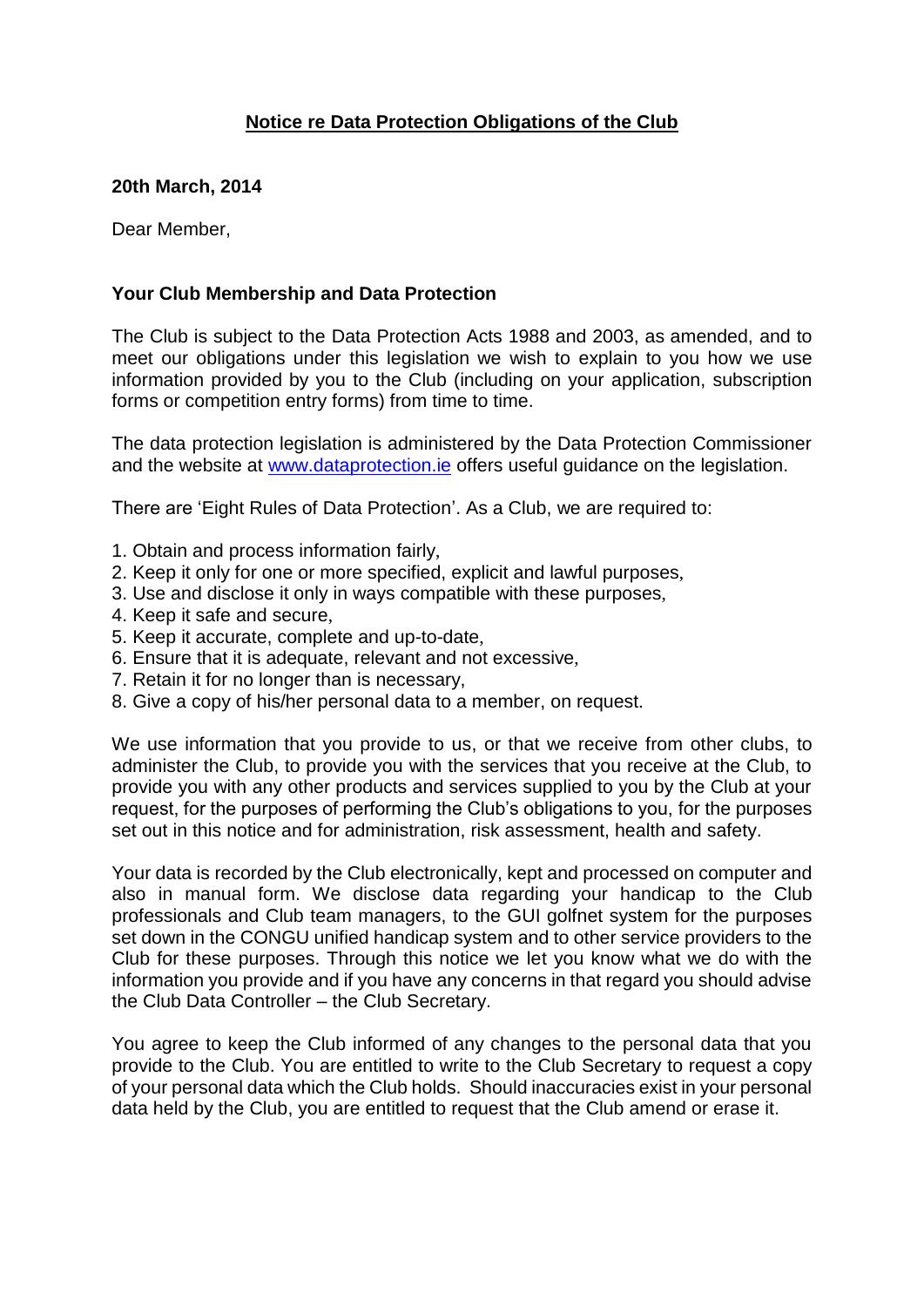# **CCTV**

The Club operates a CCTV security system to protect the interest of members and the Club and it is used only for this purpose. There are notices to this effect around the Club. There is no CCTV in the Locker Rooms or Toilet areas.

## **GUI/ILGU**

The Club is affiliated to the Golfing Union of Ireland and the Irish Ladies Golf Union. The GUI and the ILGU operate and maintain the details of the handicap of members on the www.golfnet.ie system and for this purpose allocates each individual member of the Club a unique personal identifier number (your unique "Club Membership No."). The system has been designed by GUI/ILGU to provide members of Clubs affiliated to GUI/ILGU, including Clontarf Golf Club, with enhanced membership services free of charge.

The purposes for which GUI/ILGU may use the data are as follows:

- 1. GUI/ILGU may use your details to communicate directly with the people who play the sport in Ireland, to provide them with information and other benefits relating to their membership; and
- 2. The provision of a handicap system for all individual members of affiliated Clubs and the wider golf community through the introduction of the Club Membership Number.

You agree that the Club and other GUI/ILGU affiliated Clubs at which you may play in competition may provide your name, address, phone number, email address, membership no., gender, date of birth, your card number and your results history to the GUI/ILGU for the purposes of operating the data base system.

The Club agrees to keep your data on the system securely and to only use it for the purposes set out in this notice. Except where required by law to do so, the Club will never provide your personal data to any third party except to your Club or to a competition organiser for the purposes of confirming your details where you enter into a competition using your name and your GUI/ILGU number.

Unless you specifically request the Club Secretary to do otherwise, the Club Office will provide your telephone numbers to other members for the purposes of arranging matches, changing playing times etc. Your address will not be provided directly to other members without your agreement. The Office will first contact you should such a request be made.

Your handicap details and membership number are displayed in the locker room area of the Clubhouse.

in the Under the Data Protection Acts 1988 and 2003, as amended, you are entitled to write to the Golfing Union of Ireland or Irish Ladies Golf Union at their address or email [info@GUI.ie](mailto:info@GUI.ie) / info@ilgu.ie to request a copy of your personal data which GUI/ ILGU- Golfnet holds. Similarly with 'brs' which operates the club reservation